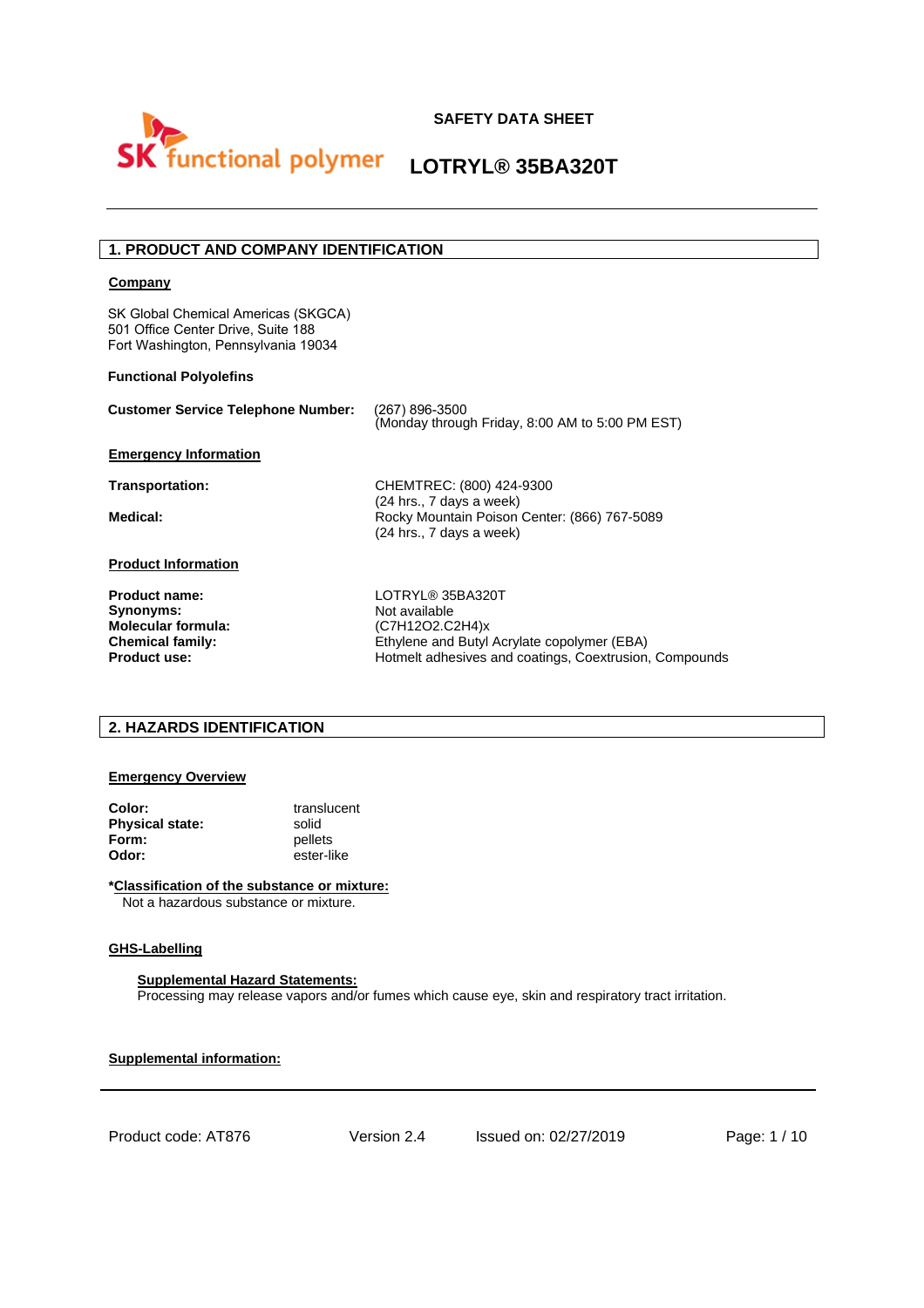

#### **Potential Health Effects:**

The product, in the form supplied, is not anticipated to produce significant adverse human health effects. Contains polymer(s). Effects due to processing releases or residual monomer: Irritating to eyes, respiratory system and skin.

Prolonged or repeated exposure may cause: headache, drowsiness, nausea, weakness.(severity of effects depends on extent of exposure) .

#### **Other:**

Handle in accordance with good industrial hygiene and safety practice. (pellets/granules) This product may release fume and/or vapor of variable composition depending on processing time and temperature.

### **3. COMPOSITION/INFORMATION ON INGREDIENTS**

| <b>Chemical Name</b>                                  | CAS-No.    | Wt/Wt        | <b>GHS Classification**</b> |
|-------------------------------------------------------|------------|--------------|-----------------------------|
| 2-Propenoic acid, butyl ester, polymer<br>with ethene | 25750-84-9 | $\leq$ 100 % | Not classified              |

\*\*For the full text of the H-Statements mentioned in this Section, see Section 16.

#### **4. FIRST AID MEASURES**

#### **4.1. Description of necessary first-aid measures:**

#### **Inhalation:**

If inhaled, remove victim to fresh air.

#### **Skin:**

In case of contact, immediately flush skin with plenty of water. If molten polymer gets on the skin, cool rapidly with cold water. Do not peel solidified product off the skin. Obtain medical treatment for thermal burns. Remove material from clothing. Wash clothing before reuse. Thoroughly clean shoes before reuse.

#### **Eyes:**

Immediately flush eye(s) with plenty of water. Obtain medical treatment for thermal burns.

#### **Ingestion:**

If swallowed, DO NOT induce vomiting. Get medical attention. Never give anything by mouth to an unconscious person.

#### **4.2. Most important symptoms/effects, acute and delayed:**

Product code: AT876 Version 2.4 Issued on: 02/27/2019 Page: 2 / 10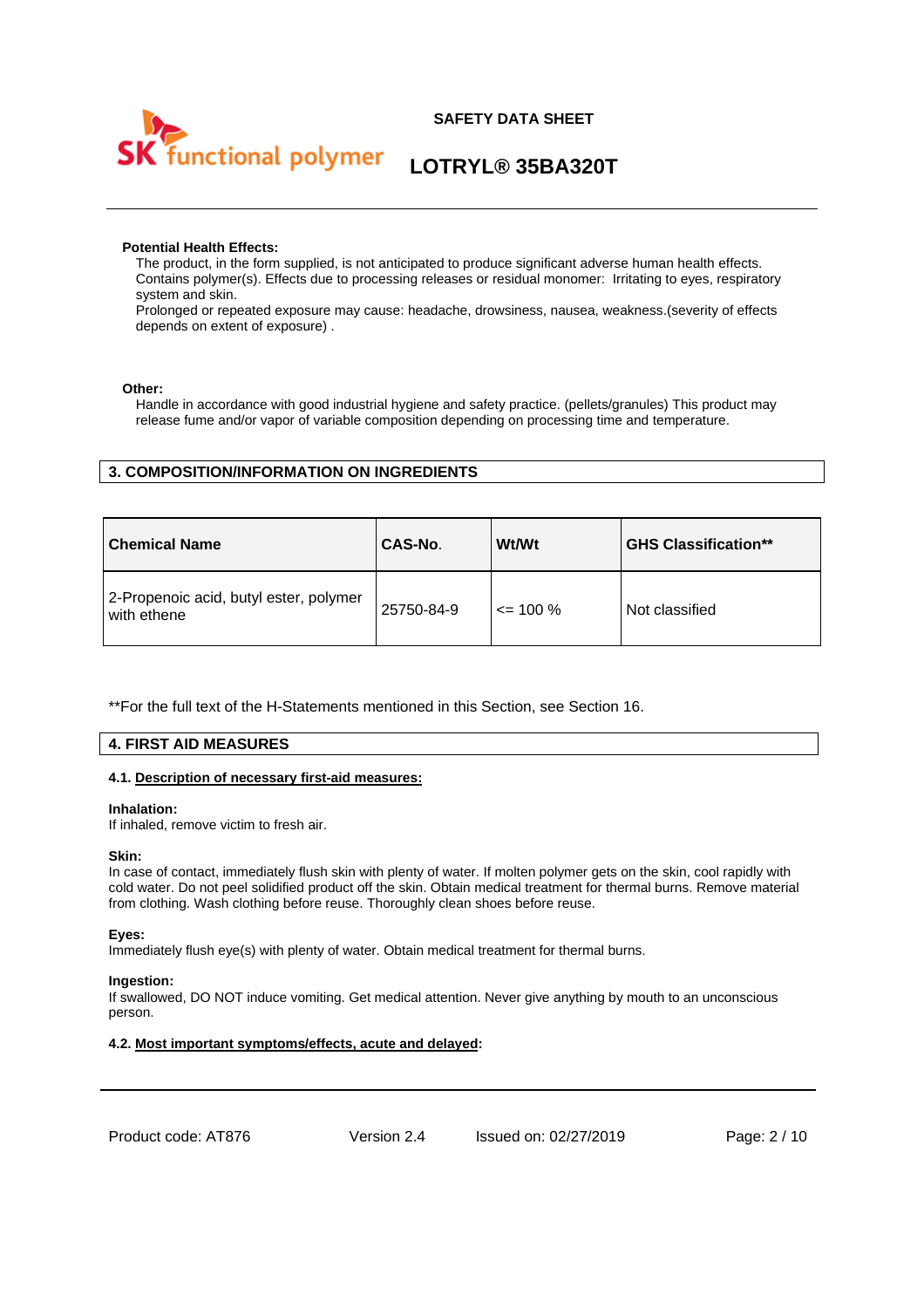



For most important symptoms and effects (acute and delayed), see Section 2 (Hazard Statements and Supplemental Information if applicable) and Section 11 (Toxicology Information) of this SDS.

#### **4.3. Indication of immediate medical attention and special treatment needed, if necessary:**

Unless otherwise noted in Notes to Physician, no specific treatment noted; treat symptomatically.

#### **5. FIREFIGHTING MEASURES**

**Extinguishing media (suitable):** 

Water spray, Carbon dioxide (CO2), Foam, Dry chemical

#### **Protective equipment:**

Fire fighters and others who may be exposed to products of combustion should wear full fire fighting turn out gear (full Bunker Gear) and self-contained breathing apparatus (pressure demand / NIOSH approved or equivalent).

#### **Further firefighting advice:**

Fire fighting equipment should be thoroughly decontaminated after use.

#### **Fire and explosion hazards:**

When burned, the following hazardous products of combustion can occur: Carbon oxides Hazardous organic compounds

#### **6. ACCIDENTAL RELEASE MEASURES**

#### **Personal precautions, Emergency procedures, Methods and materials for containment/clean-up:**

Prevent further leakage or spillage if you can do so without risk. Ventilate the area. Sweep up and shovel into suitable properly labeled containers for prompt disposal. Possible fall hazard – floor may become slippery from leakage/spillage of product. Avoid dispersal of spilled material and runoff and contact with soil, waterways, drains and sewers. Consult a regulatory specialist to determine appropriate state or local reporting requirements, for assistance in waste characterization and/or hazardous waste disposal and other requirements listed in pertinent environmental permits.

#### **Protective equipment:**

Appropriate personal protective equipment is set forth in Section 8.

#### **7. HANDLING AND STORAGE**

#### **Handling**

#### **General information on handling:**

Avoid breathing dust.

Avoid breathing processing fumes or vapors. Handle in accordance with good industrial hygiene and safety practices. These practices include avoiding

unnecessary exposure and removal of material from eyes, skin, and clothing.

Product code: AT876 Version 2.4 Issued on: 02/27/2019 Page: 3 / 10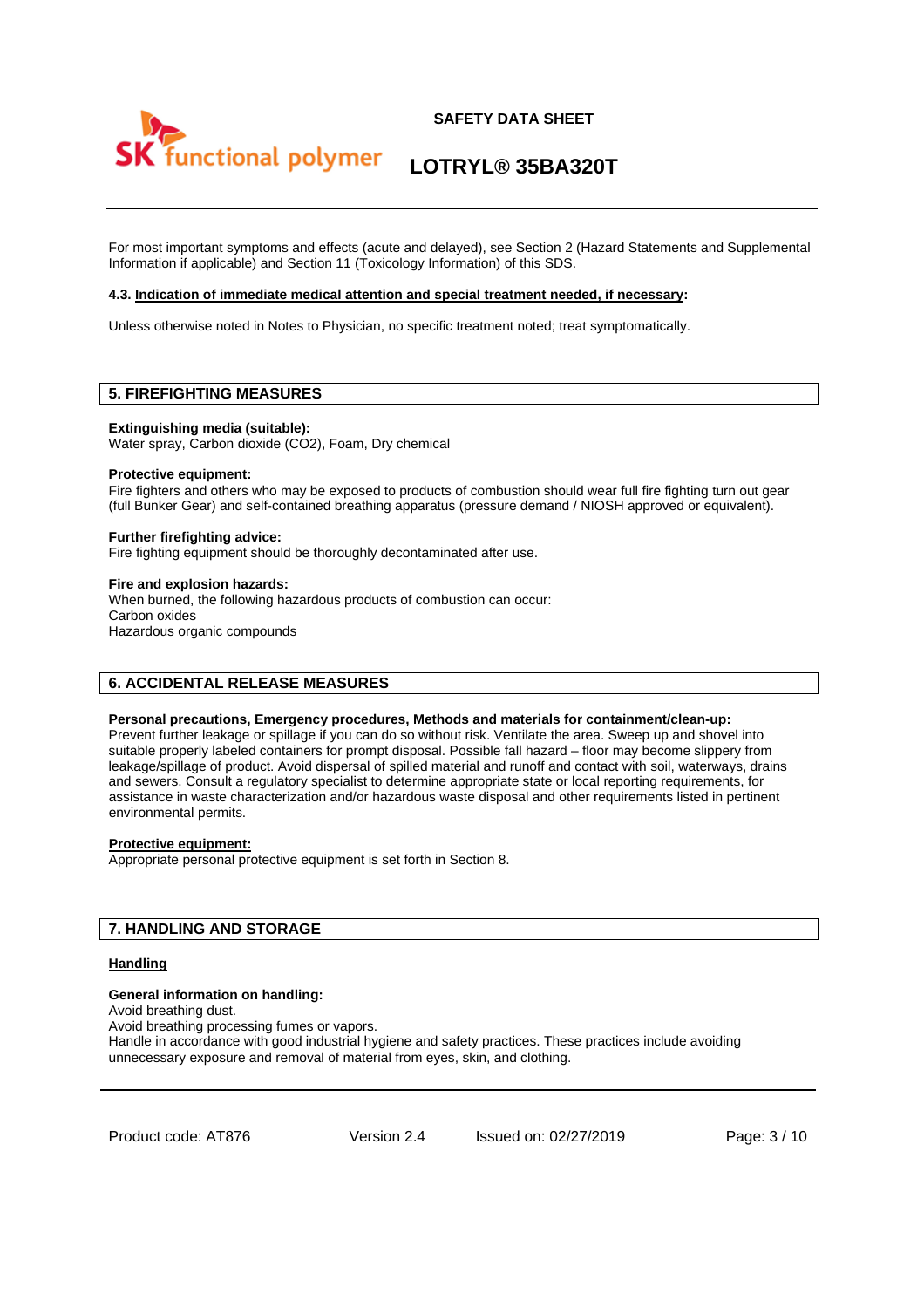

#### **Storage**

#### **General information on storage conditions:**

Keep in a dry, cool place. Store in closed containers, in a secure area to prevent container damage and subsequent spillage. Store away from moisture and heat to maintain the technical properties of the product.

#### **Storage stability – Remarks:**

Stable under recommended storage conditions.

#### **Storage incompatibility – General:** None known.

#### **Temperature tolerance – Do not store above:**

86 °F (30 °C)

### **8. EXPOSURE CONTROLS/PERSONAL PROTECTION**

#### **Airborne Exposure Guidelines:**

#### **Particles Not Otherwise Specified / Nuisance Dust (Proprietary)**

US. ACGIH Threshold Limit Values

| Form:<br>Time weighted average<br>Form:<br>Time weighted average  | Inhalable particles.<br>$10 \text{ mg/m}$<br>$3$ mg/m $3$ | Respirable particles.                          |              |
|-------------------------------------------------------------------|-----------------------------------------------------------|------------------------------------------------|--------------|
| US. OSHA Table Z-1 Limits for Air Contaminants (29 CFR 1910.1000) |                                                           |                                                |              |
| Form:<br>PEL:                                                     | Respirable fraction.<br>$5 \text{ mg/m}$ 3                |                                                |              |
| US. OSHA Table Z-1 Limits for Air Contaminants (29 CFR 1910.1000) |                                                           |                                                |              |
| Form:<br>PEL:                                                     | <b>Total dust</b><br>$15 \text{ mg/m}$                    |                                                |              |
| US. OSHA Table Z-3 (29 CFR 1910.1000)                             |                                                           |                                                |              |
| Form:<br>Time weighted average                                    | Respirable fraction.                                      | 15 millions of particles per cubic foot of air |              |
| US. OSHA Table Z-3 (29 CFR 1910.1000)                             |                                                           |                                                |              |
| Form:<br>Time weighted average                                    | Total dust                                                | 50 millions of particles per cubic foot of air |              |
| US. OSHA Table Z-3 (29 CFR 1910.1000)                             |                                                           |                                                |              |
| Form:                                                             | Respirable fraction.                                      |                                                |              |
|                                                                   |                                                           |                                                |              |
| Product code: AT876                                               | Version 2.4                                               | Issued on: 02/27/2019                          | Page: 4 / 10 |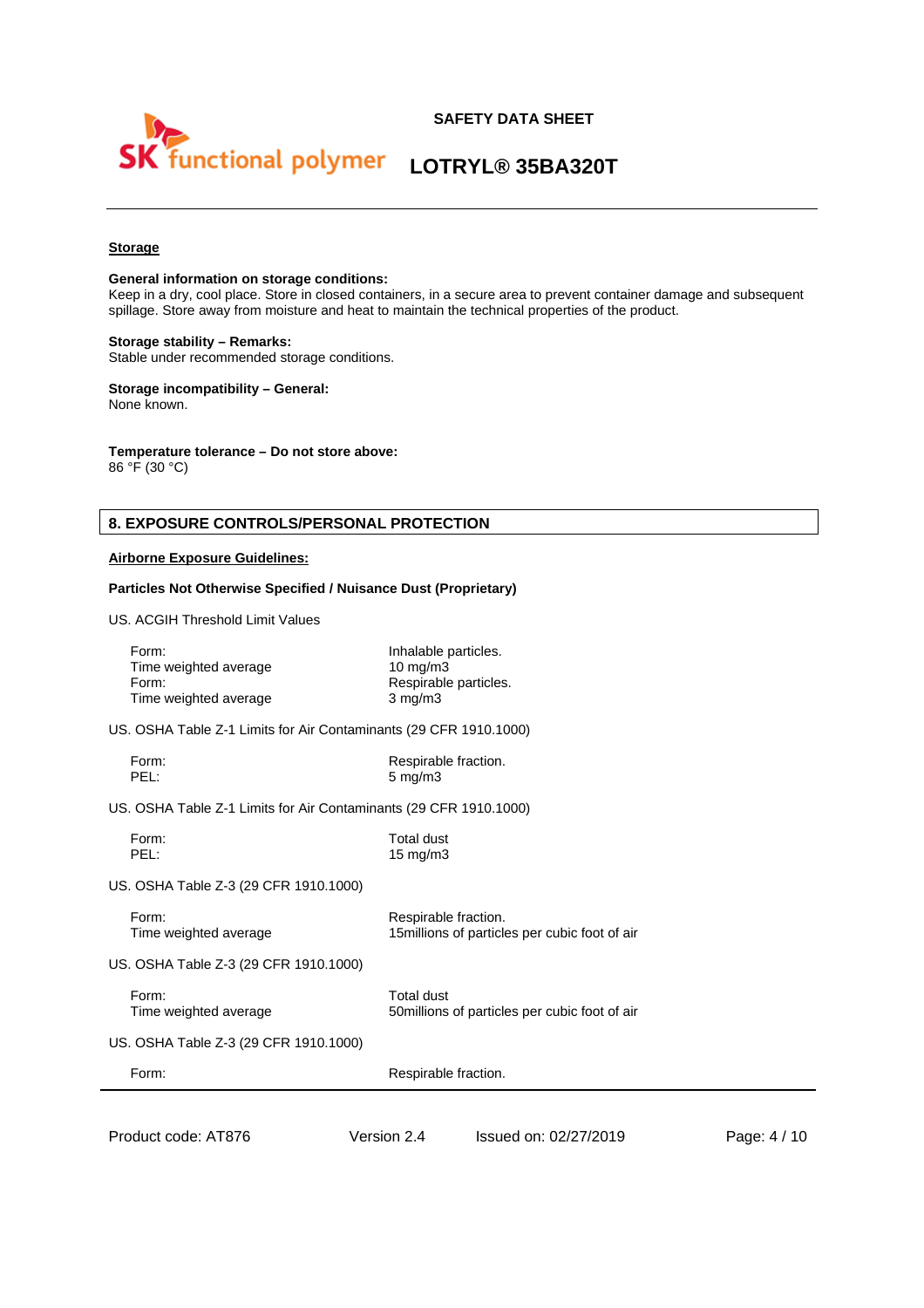

## **LOTRYL® 35BA320T**

Time weighted average 5 mg/m3

US. OSHA Table Z-3 (29 CFR 1910.1000)

Form: Total dust Time weighted average 15 mg/m3

Only those components with exposure limits are printed in this section. Limits with skin contact designation above have skin contact effect. Air sampling alone is insufficient to accurately quantitate exposure. Measures to prevent significant cutaneous absorption may be required. Limits with a sensitizer designation above mean that exposure to this material may cause allergic reactions.

#### **Engineering controls:**

Investigate engineering techniques to reduce exposures below airborne exposure limits or to otherwise reduce exposures. Provide ventilation if necessary to minimize exposures or to control exposure levels to below airborne exposure limits (if applicable see above).If practical, use local mechanical exhaust ventilation at sources of air contamination such as open process equipment.

#### **Respiratory protection:**

Avoid breathing dust. Avoid breathing processing fumes or vapors. Where airborne exposure is likely or airborne exposure limits are exceeded (if applicable, see above), use NIOSH approved respiratory protection equipment appropriate to the material and/or its components and substances released during processing. Consult respirator manufacturer to determine appropriate type equipment for a given application. Observe respirator use limitations specified by NIOSH or the manufacturer. For emergency and other conditions where there may be a potential for significant exposure or where exposure limit may be significantly exceeded, use an approved full face positive-pressure, self-contained breathing apparatus or positive-pressure airline with auxiliary self-contained air supply. Respiratory protection programs must comply with 29 CFR § 1910.134.

#### **Skin protection:**

Processing of this product releases vapors or fumes which may cause skin irritation. Minimize skin contamination by following good industrial hygiene practice. Wearing protective gloves is recommended. Wash hands and contaminated skin thoroughly after contact with processing fumes or vapors. Wash thoroughly after handling.

#### **Eye protection:**

Use good industrial practice to avoid eye contact. Processing of this product releases vapors or fumes which may cause eye irritation. Where eye contact may be likely, wear chemical goggles and have eye flushing equipment available.

**Color:** translucent

Product code: AT876 Version 2.4 Issued on: 02/27/2019 Page: 5 / 10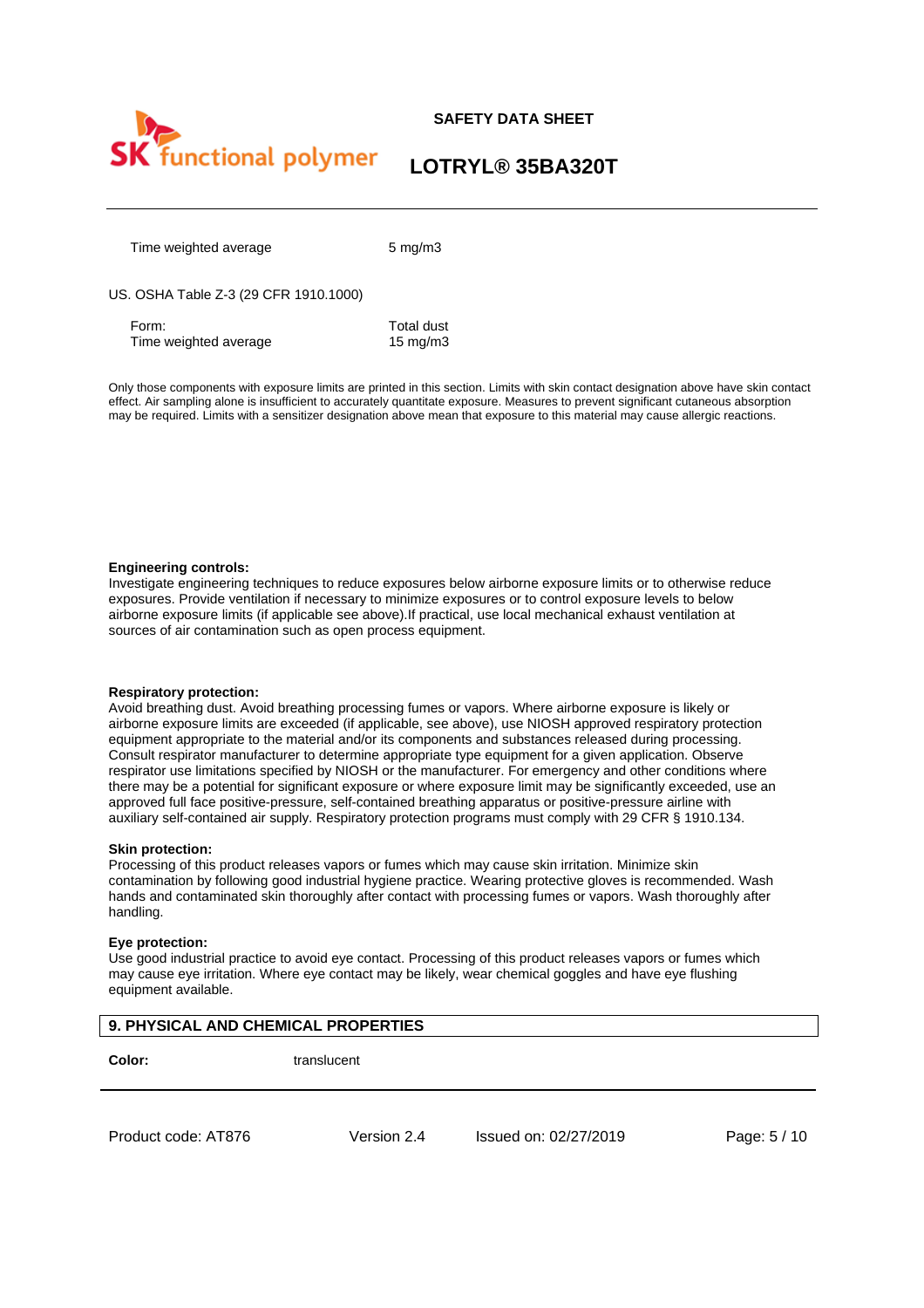# LOTRYL® 35BA320T  $\mathsf{S}$

| <b>Physical state:</b>                         | solid                                             |
|------------------------------------------------|---------------------------------------------------|
| Form:                                          | pellets                                           |
| Odor:                                          | ester-like                                        |
| <b>Odor threshold:</b>                         | No data available                                 |
| <b>Flash point</b>                             | Not applicable                                    |
| <b>Auto-ignition</b><br>temperature:           | 662 °F (350 °C)                                   |
| Lower flammable limit<br>$(LFL)$ :             | No data available                                 |
| Upper flammable limit<br>(UFL):                | No data available                                 |
| pH:                                            | Not applicable                                    |
| Density:                                       | 0.92 - 0.98 g/cm3 (68 °F (20 °C))                 |
| <b>Specific Gravity (Relative</b><br>density): | 0.92 - 0.98 73 °F 23 °C Water=1 (liquid)          |
| <b>Bulk density:</b>                           | 500 kg/m3 68 °F (20 °C)                           |
| <b>Boiling point/boiling</b><br>range:         | No data available                                 |
| Melting point/range:                           | 140 - 212 °F (60 - 100 °C)                        |
| Freezing point:                                | No data available                                 |
| <b>Evaporation rate:</b>                       | No data available                                 |
| Solubility in water:                           | 68 °F (20 °C) insoluble                           |
| Viscosity, dynamic:                            | No data available                                 |
| <b>Oil/water partition</b><br>coefficient:     | (No data available)                               |
| Thermal decomposition:                         | $>662$ °F ( $>350$ °C)                            |
| Flammability:                                  | See GHS Classification in Section 2 if applicable |

**10. STABILITY AND REACTIVITY**

Product code: AT876 Version 2.4 Issued on: 02/27/2019 Page: 6 / 10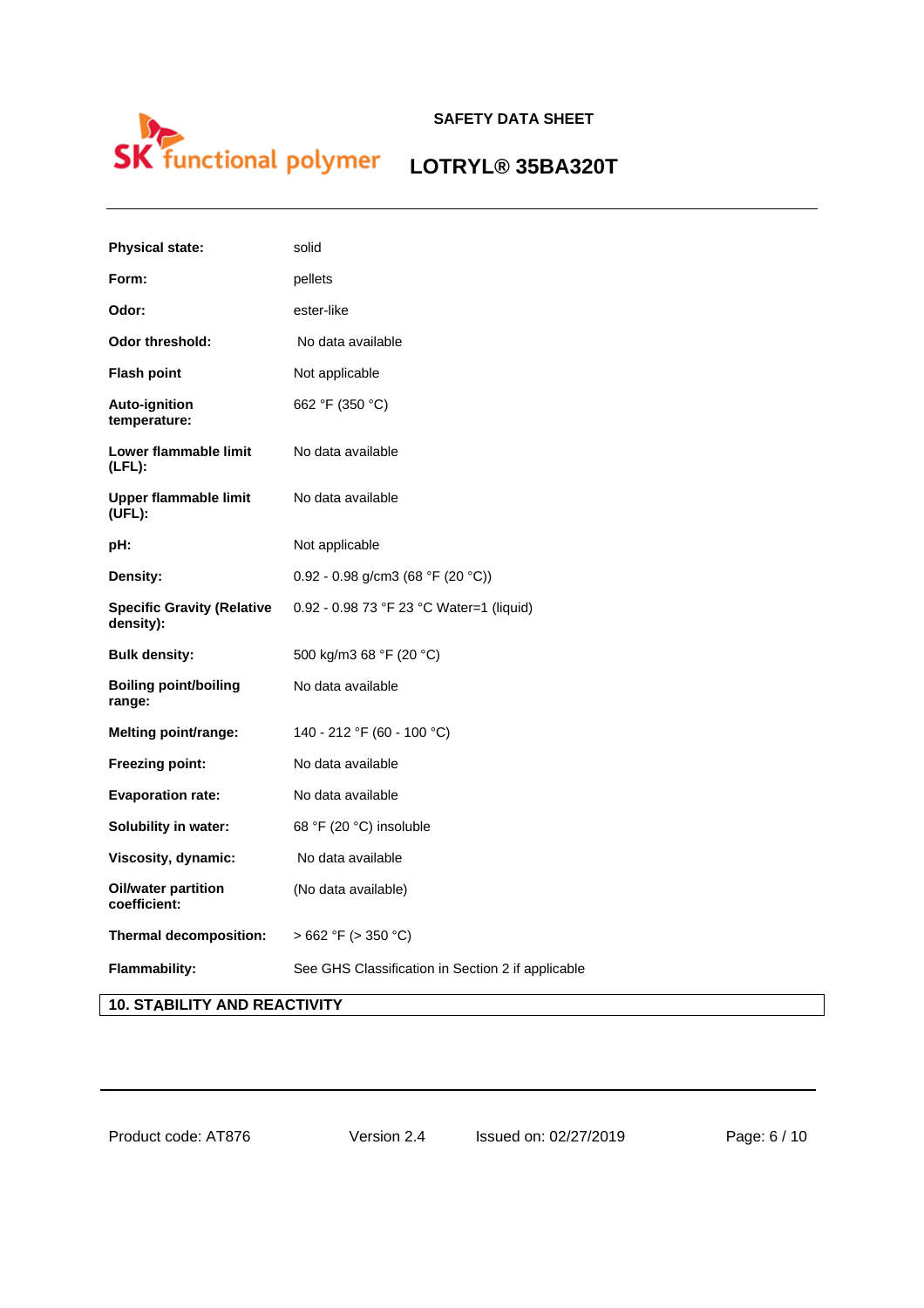



#### **Stability:**

The product is stable under normal handling and storage conditions.

#### **Hazardous reactions:**

Hazardous polymerisation may occur.

#### **Materials to avoid:**  None known.

#### **Conditions / hazards to avoid:**

Avoid storing in moist and warm conditions. (to maintain the technical properties of the product). See Hazardous Decomposition Products below.

#### **Hazardous decomposition products:**

Thermal decomposition giving toxic, flammable, and / or corrosive products: Carbon oxides Acrylates **Methacrylates** Hazardous organic compounds

#### **11. TOXICOLOGICAL INFORMATION**

Data on this material and/or its components are summarized below.

#### **Data for 2-Propenoic acid, butyl ester, polymer with ethene (25750-84-9)**

#### **Other information**

The information presented is from representative materials in this chemical class. The results may vary depending on the test substance. Effects due to processing releases or residual monomer: Possible cross sensitization with other acrylates and methacrylates

#### **12. ECOLOGICAL INFORMATION**

#### **Chemical Fate and Pathway**

No data are available.

#### **Ecotoxicology**

No data are available.

#### **13. DISPOSAL CONSIDERATIONS**

#### **Waste disposal:**

Where possible recycling is preferred to disposal or incineration. If recycling is not an option, incinerate or dispose of in accordance with federal, state, and local regulations. Pigmented, filled and/or solvent laden product may require special disposal practices in accordance with federal, state and local regulations. Consult a regulatory specialist to determine appropriate state or local reporting requirements, for assistance in waste characterization and/or hazardous waste disposal and other requirements listed in pertinent environmental permits. Note: Chemical additions to, processing of, or otherwise altering this material may make this waste management information incomplete, inaccurate, or otherwise inappropriate. Furthermore, state and local waste disposal requirements may be more restrictive or otherwise different from federal laws and regulations.

Product code: AT876 Version 2.4 Issued on: 02/27/2019 Page: 7 / 10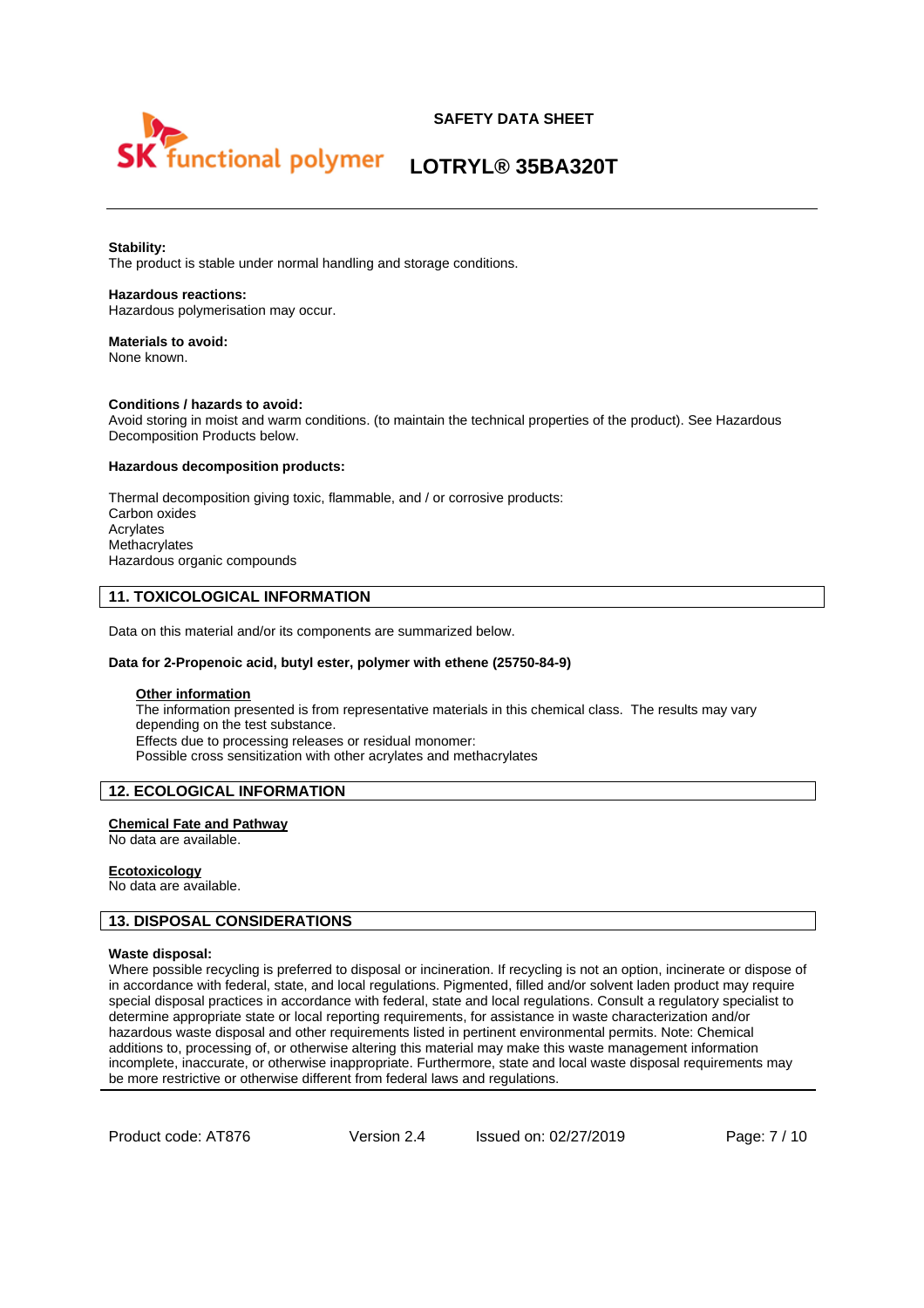

### **14. TRANSPORT INFORMATION**

**US Department of Transportation (DOT):** not regulated

#### **International Maritime Dangerous Goods Code (IMDG):** not regulated

#### **15. REGULATORY INFORMATION**

#### **Chemical Inventory Status**

| US. Toxic Substances Control Act                                      | TSCA        | The components of this product are all on<br>the TSCA Inventory. |
|-----------------------------------------------------------------------|-------------|------------------------------------------------------------------|
| Canadian Domestic Substances List (DSL)                               | DSL         | All components of this product are on the<br>Canadian DSL        |
| China. Inventory of Existing Chemical Substances in<br>China (IECSC)  | IECSC (CN)  | Conforms to                                                      |
| Japan. ENCS - Existing and New Chemical<br>Substances Inventory       | ENCS (JP)   | Conforms to                                                      |
| Japan. ISHL - Inventory of Chemical Substances                        | ISHL (JP)   | Conforms to                                                      |
| Korea. Korean Existing Chemicals Inventory (KECI)                     | KECI (KR)   | Conforms to                                                      |
| Philippines Inventory of Chemicals and Chemical<br>Substances (PICCS) | PICCS (PH)  | Conforms to                                                      |
| Australia Inventory of Chemical Substances (AICS)                     | <b>AICS</b> | Conforms to                                                      |

#### **United States – Federal Regulations**

#### **SARA Title III – Section 302 Extremely Hazardous Chemicals:**

The components in this product are either not SARA Section 302 regulated or regulated but present in negligible concentrations.

#### **SARA Title III - Section 311/312 Hazard Categories:**

No SARA Hazards

#### **SARA Title III – Section 313 Toxic Chemicals:**

This material does not contain any chemical components with known CAS numbers that exceed the threshold (De Minimis) reporting levels established by SARA Title III, Section 313.

#### **Comprehensive Environmental Response, Compensation, and Liability Act (CERCLA) - Reportable Quantity (RQ):**

The components in this product are either not CERCLA regulated, regulated but present in negligible concentrations, or regulated with no assigned reportable quantity.

Product code: AT876 Version 2.4 Issued on: 02/27/2019 Page: 8/10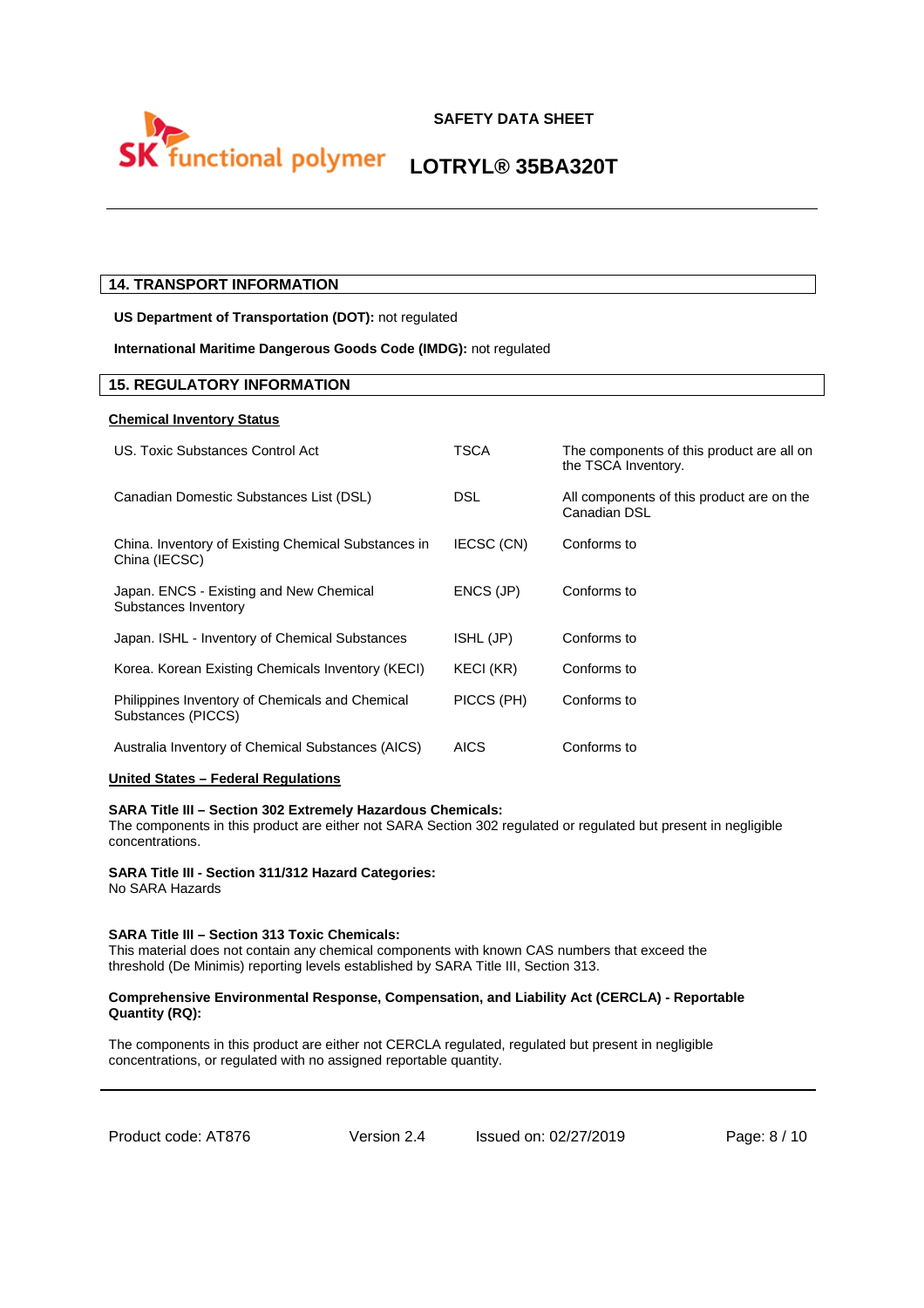

# **LOTRYL® 35BA320T**

#### **United States – State Regulations**

#### **New Jersey Right to Know**

No components are subject to the New Jersey Right to Know Act.

#### **Pennsylvania Right to Know**

Chemical name CAS-No. 2-Propenoic acid, butyl ester, polymer with ethene 25750-84-9

#### **California Prop. 65**

This product does not contain any chemicals known to the State of California to cause cancer, birth defects, or any other reproductive defects.

#### **16. OTHER INFORMATION**

Latest Revision(s):

| ,,,,,,,,,,,       |            |
|-------------------|------------|
| Reference number: | 200006836  |
| Date of Revision: | 02/27/2019 |
| Date Printed:     | 02/27/2019 |

The statements, technical information and recommendations contained herein are believed to be accurate as of the date hereof. Since the conditions and methods of use of the product and of the information referred to herein are beyond our control, SKGCA expressly disclaims any and all liability as to any results obtained or arising from any use of the product reliance on such information; NO WARRANT OF FIRNESS FOR ANY PARTICULAR PURPOSE, WARRANTY OF MERCHANTABILITY OR ANY OTHER WARRANTY, EXPRESSED OR IMPLIED IS MADE CONCERNING THE GOODS DESCIRBED OR THE INFORMATION PROVIDED HERIN. The information provided herein relates only to the specific product designated and may not be applicable when such product is used in combination with other materials or in any process. The user should thoroughly test any application before commercialization. Nothing contained herein constitutes a license to practice under any patent, it should not be construed as an inducement to infringe any patent, and the user is advised to take appropriate steps to be sure that any proposed use of the product will not result in patent infringement. See SDS for Health & Safety Considerations.

Product code: AT876 Version 2.4 Issued on: 02/27/2019 Page: 9/10